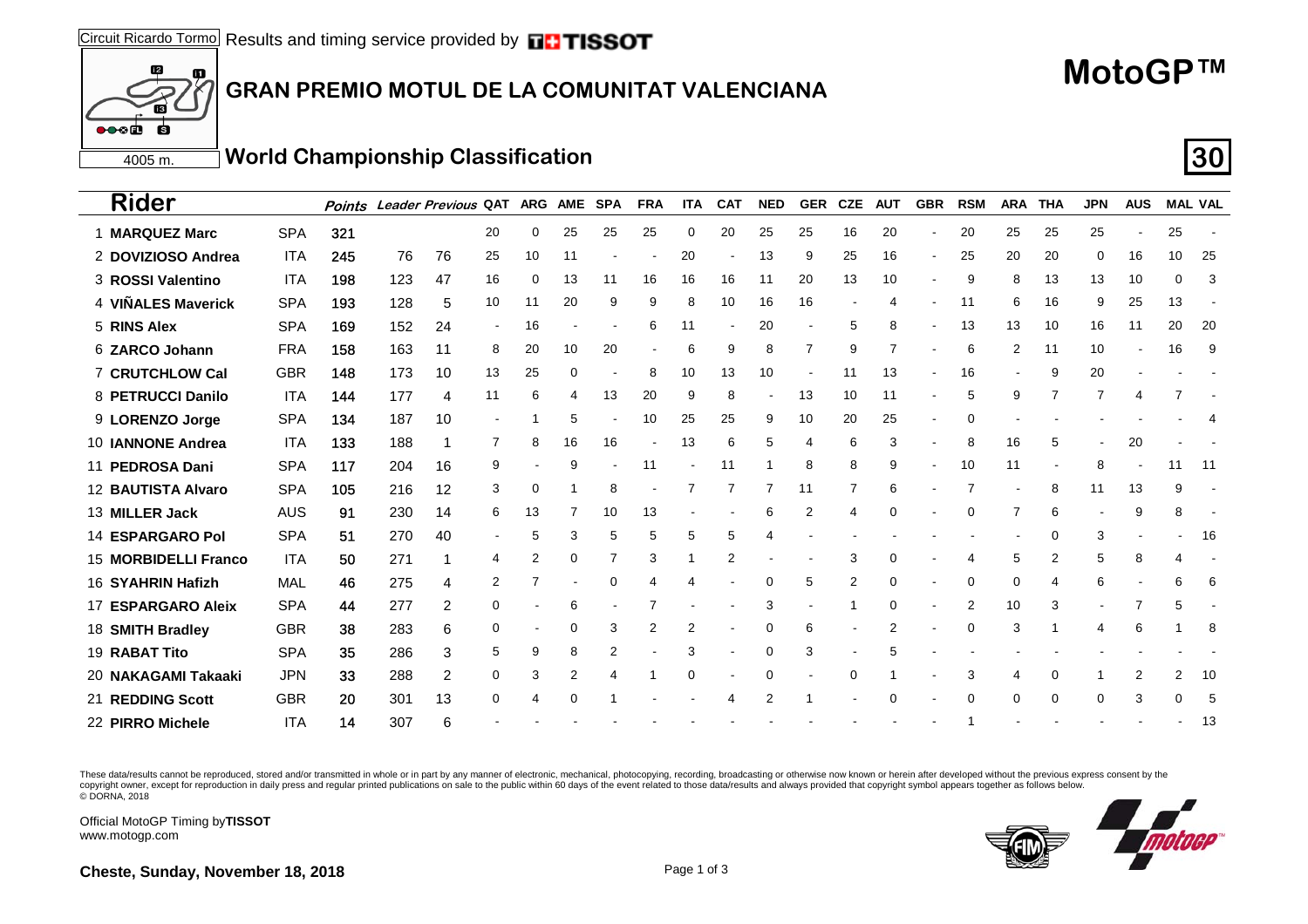### **GRAN PREMIO MOTUL DE LA COMUNITAT VALENCIANA**

## **MotoGP™**

4005 m.**World Championship Classification 30**

|--|

| <b>Rider</b>                       |               | Points | Leader Previous QAT    |                          | <b>ARG</b>    | <b>AME</b> | SPA         | <b>FRA</b>     | <b>ITA</b> | <b>CAT</b> | <b>NED</b> | <b>GER</b> | <b>CZE</b> | AUT            | <b>GBR</b> | <b>RSM</b>     | <b>ARA</b> | THA         | <b>JPN</b> | <b>AUS</b> |                | <b>MAL VAL</b> |
|------------------------------------|---------------|--------|------------------------|--------------------------|---------------|------------|-------------|----------------|------------|------------|------------|------------|------------|----------------|------------|----------------|------------|-------------|------------|------------|----------------|----------------|
| 23 ABRAHAM Karel                   | <b>CZE</b>    | 12     | 309                    | 2                        | 0             |            | $\mathbf 0$ | 0              |            | 3          |            | 0          | 0          | $\Omega$       |            | 0              |            | $\mathbf 0$ |            | 5          |                | 2              |
| 24 BRADL Stefan                    | <b>GER</b>    | 10     | 311                    | 2                        |               |            |             |                |            |            |            | O          |            |                |            |                |            |             |            |            | 3              | -7             |
| 25 KALLIO Mika                     | <b>FIN</b>    | 6      | 315                    |                          |               |            |             |                |            |            |            |            |            |                |            |                |            |             |            |            |                |                |
| 26 NAKASUGA Katsuyuki              | <b>JPN</b>    | 2      | 319                    |                          |               |            |             |                |            |            |            |            |            |                |            |                |            |             |            |            |                |                |
| 27 SIMEON Xavier                   | <b>BEL</b>    | 1      | 320                    |                          | 0<br>0        | 0          | $\mathbf 0$ | 0              | 0          |            |            | 0          | 0          |                |            |                | 0          | 0           | 0          |            | 0              |                |
| 28 TORRES Jordi                    | <b>SPA</b>    | 1      | 320                    | 0                        |               |            |             |                |            |            |            |            |            |                |            |                | 0          | 0           | 0          |            |                |                |
| 29 LUTHI Thomas                    | SWI           | 0      | 321                    |                          | 0<br>$\Omega$ | $\Omega$   |             |                |            |            | $\Omega$   | 0          | 0          | $\Omega$       |            | 0              | 0          | 0           | 0          | $\Omega$   | 0              |                |
| 30 JONES Mike                      | <b>AUS</b>    | 0      | 321                    | $\Omega$                 |               |            |             |                |            |            |            |            |            |                |            |                |            |             |            |            |                |                |
| 31 GUINTOLI Sylvain                | <b>FRA</b>    | 0      | 321                    | 0                        |               |            |             |                |            |            |            |            |            |                |            |                |            |             |            |            |                |                |
| 32 PONSSON Christophe              | <b>FRA</b>    | 0      | 321                    | $\Omega$                 |               |            |             |                |            |            |            |            |            |                |            | ი              |            |             |            |            |                |                |
|                                    |               |        |                        |                          |               |            |             |                |            |            |            |            |            |                |            |                |            |             |            |            |                |                |
|                                    | <b>Points</b> |        | <b>Leader Previous</b> | QAT                      | <b>ARG</b>    | <b>AME</b> | <b>SPA</b>  | <b>FRA</b>     | <b>ITA</b> | <b>CAT</b> | <b>NED</b> | <b>GER</b> | <b>CZE</b> | <b>AUT</b>     | <b>GBR</b> | <b>RSM</b>     | <b>ARA</b> | <b>THA</b>  | <b>JPN</b> | <b>AUS</b> | <b>MAL VAL</b> |                |
| <b>Constructor</b><br><b>HONDA</b> | 375           |        |                        | 20                       | 25            | 25         | 25          | 25             | 10         | 20         | 25         | 25         | 16         | 20             |            | 20             | 25         | 25          | 25         | 8          | 25             | 11             |
| 2 DUCATI                           | 335           |        | 40<br>40               | 25                       | 13            | 11         | 13          | 20             | 25         | 25         | 13         | 13         | 25         | 25             |            | 25             | 20         | 20          | 11         | 16         | 10             | 25             |
| 3 YAMAHA                           | 281           |        | 94<br>54               | 16                       | 20            | 20         | 20          | 16             | 16         | 16         | 16         | 20         | 13         | 10             |            | 11             | 8          | 16          | 13         | 25         | 16             | 9              |
| 4 SUZUKI                           | 233           |        | 142<br>48              | 7                        | 16            | 16         | 16          | 6              | 13         | 6          | 20         | 4          | 6          | 8              |            | 13             | 16         | 10          | 16         | 20         | 20             | 20             |
| 5 KTM                              | 72            |        | 303<br>161             | $\overline{\phantom{a}}$ | 5             | 3          | 6           | 5              | 5          | 5          | 4          | 6          |            | $\overline{2}$ |            |                | 3          |             | 4          | 6          |                | 16             |
| 6 APRILIA                          | 59            |        | 13<br>316              |                          | 4             | 6          |             | $\overline{7}$ |            | 4          | 3          |            |            |                |            | $\overline{2}$ | 10         | 3           |            | 7          | 5              | 5              |
|                                    |               |        |                        |                          |               |            |             |                |            |            |            |            |            |                |            |                |            |             |            |            |                |                |
| Team                               | Points        |        | <b>Leader Previous</b> | QAT                      | <b>ARG</b>    | <b>AME</b> | <b>SPA</b>  | <b>FRA</b>     | <b>ITA</b> | <b>CAT</b> | <b>NED</b> | <b>GER</b> | <b>CZE</b> | <b>AUT</b>     | <b>GBR</b> | <b>RSM</b>     | <b>ARA</b> | <b>THA</b>  | <b>JPN</b> | <b>AUS</b> | <b>MAL VAL</b> |                |
| <b>REPSOL HONDA TEAM</b>           | 438           |        |                        | 29                       |               | 34         | 25          | 36             |            | 31         | 26         | 33         | 24         | 29             |            | 30             | 36         | 25          | 33         |            | 36             | 11             |

These data/results cannot be reproduced, stored and/or transmitted in whole or in part by any manner of electronic, mechanical, photocopying, recording, broadcasting or otherwise now known or herein after developed without copyright owner, except for reproduction in daily press and regular printed publications on sale to the public within 60 days of the event related to those data/results and always provided that copyright symbol appears tog

Official MotoGP Timing by **TISSOT**www.motogp.com

 $f2$ 

**S** 

 $\bullet \bullet \bullet$ 

m



**Cheste, Sunday, November 18, 2018** Page 2 of 3